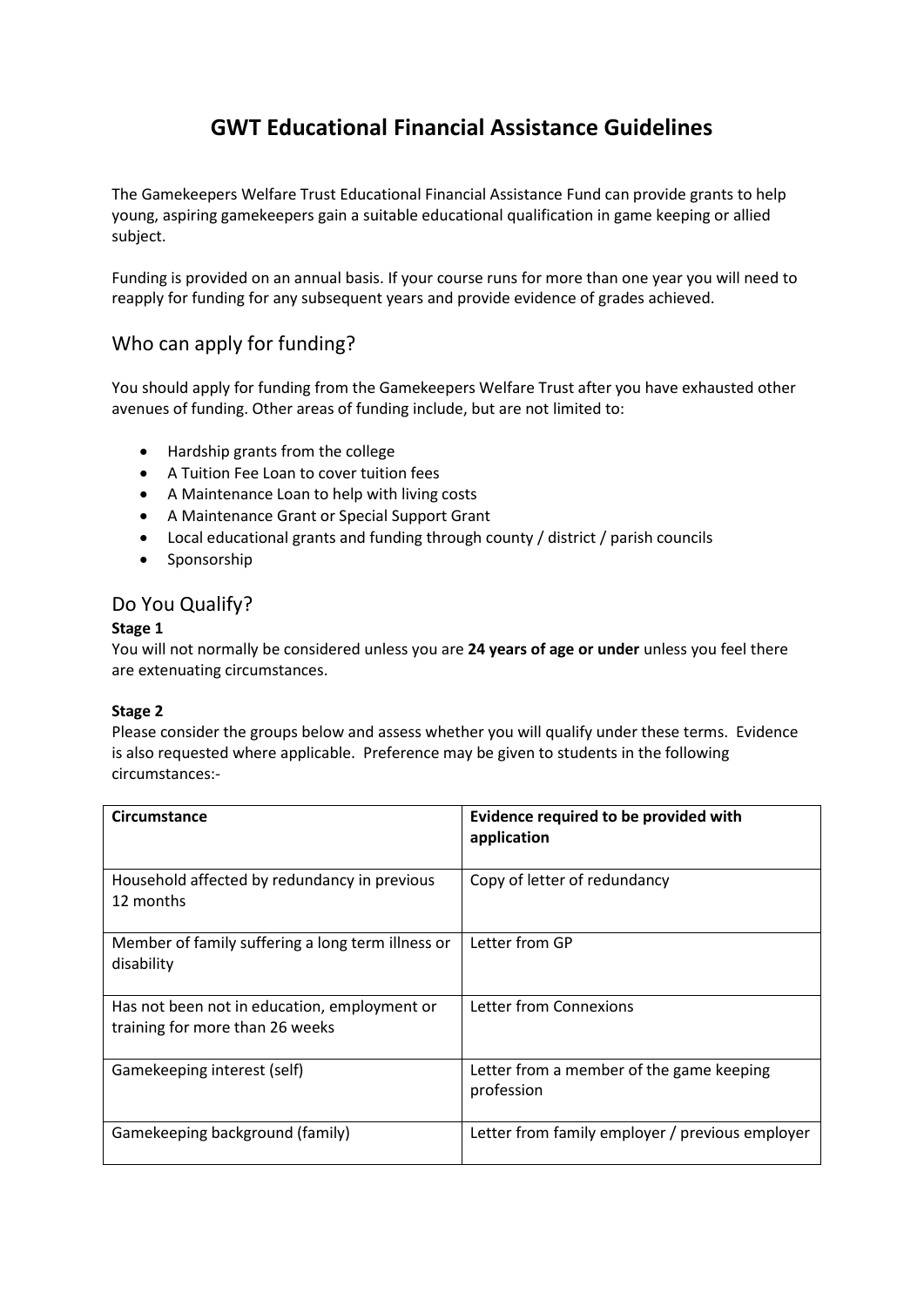If you feel you have an exceptional circumstance which should be considered then you should write a letter explaining your reasons.

#### **Stage 3**

In addition to the circumstances outlined in stage two you should also consider the following when making an application.

Are you able to demonstrate financial hardship? To do this you, your partner, or your parent(s) or guardian(s), would normally be in receipt of a means tested benefit or have a household income of below a certain level.

Consider the chart below and if you feel you qualify under those terms submit an application or contact us for further information.



Means tested benefits include Housing Benefit, Income Support, Working Tax Credit and Council Tax Benefit. For more information on means tested benefits please see www.direct.gov.uk/en/MoneyTaxAndBenefits/index.htm

## How do I apply?

Complete the Application for Educational Assistance Form along with a letter explaining your reasons for application along with any relevant evidence required. The letter and form should include sufficient justification for funding from GWT and why the student wishes to make gamekeeping their career. An offer letter or letter of acceptance from the educational establishment should also be sent with your application along with a prospectus or course leaflet.